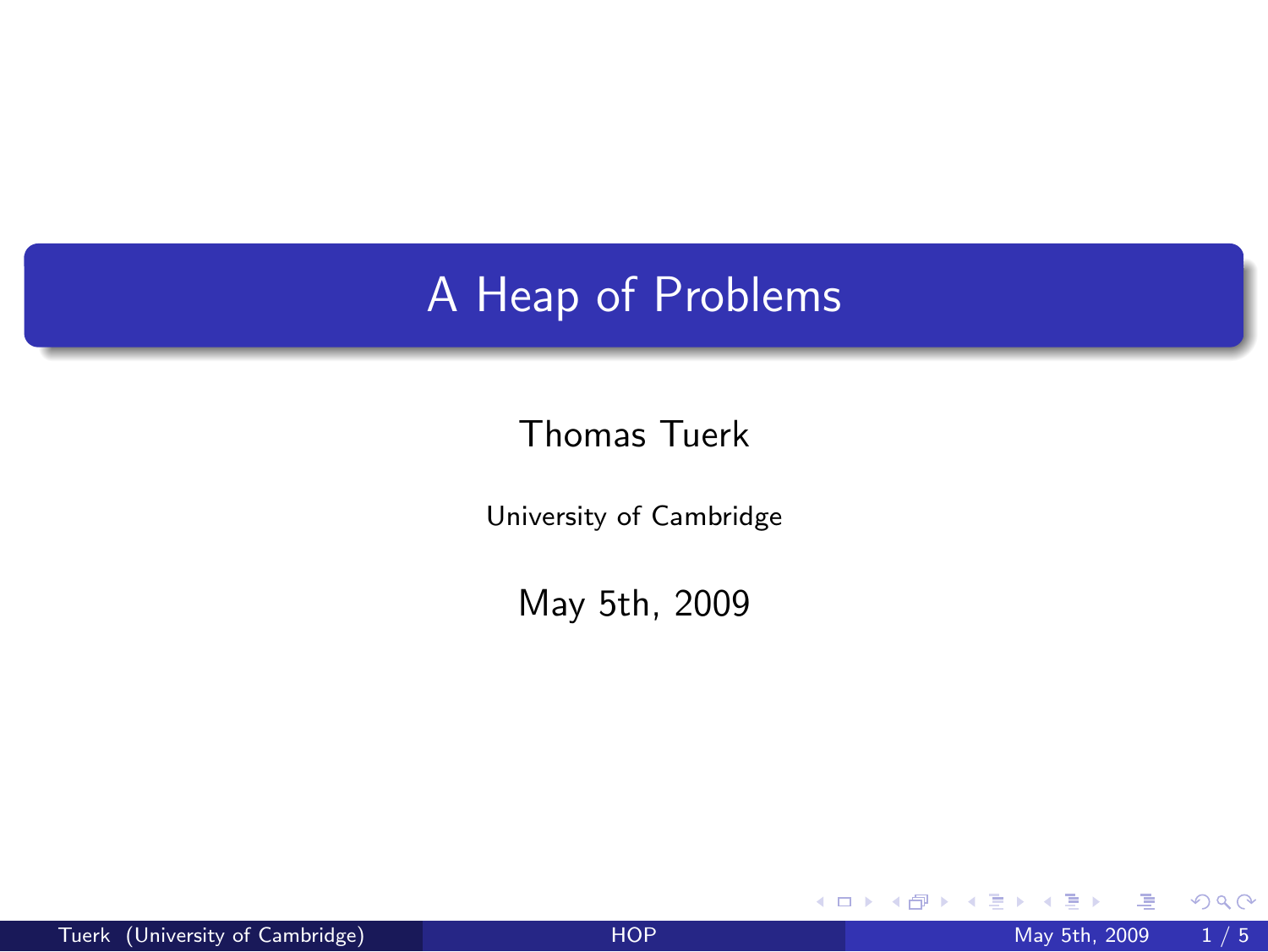$\bullet$  there is a number of good separation logic / shape analysis tools

- Smallfoot
- Smallfoot RG
- SLAyer
- **Space Invader**
- $\bullet$  ...
- however, reasoning about content remains a challenge
- **e** even full-functional verification of *list-reversal* is not trivial
- tools use different languages / methods
- so, comparing tools is difficult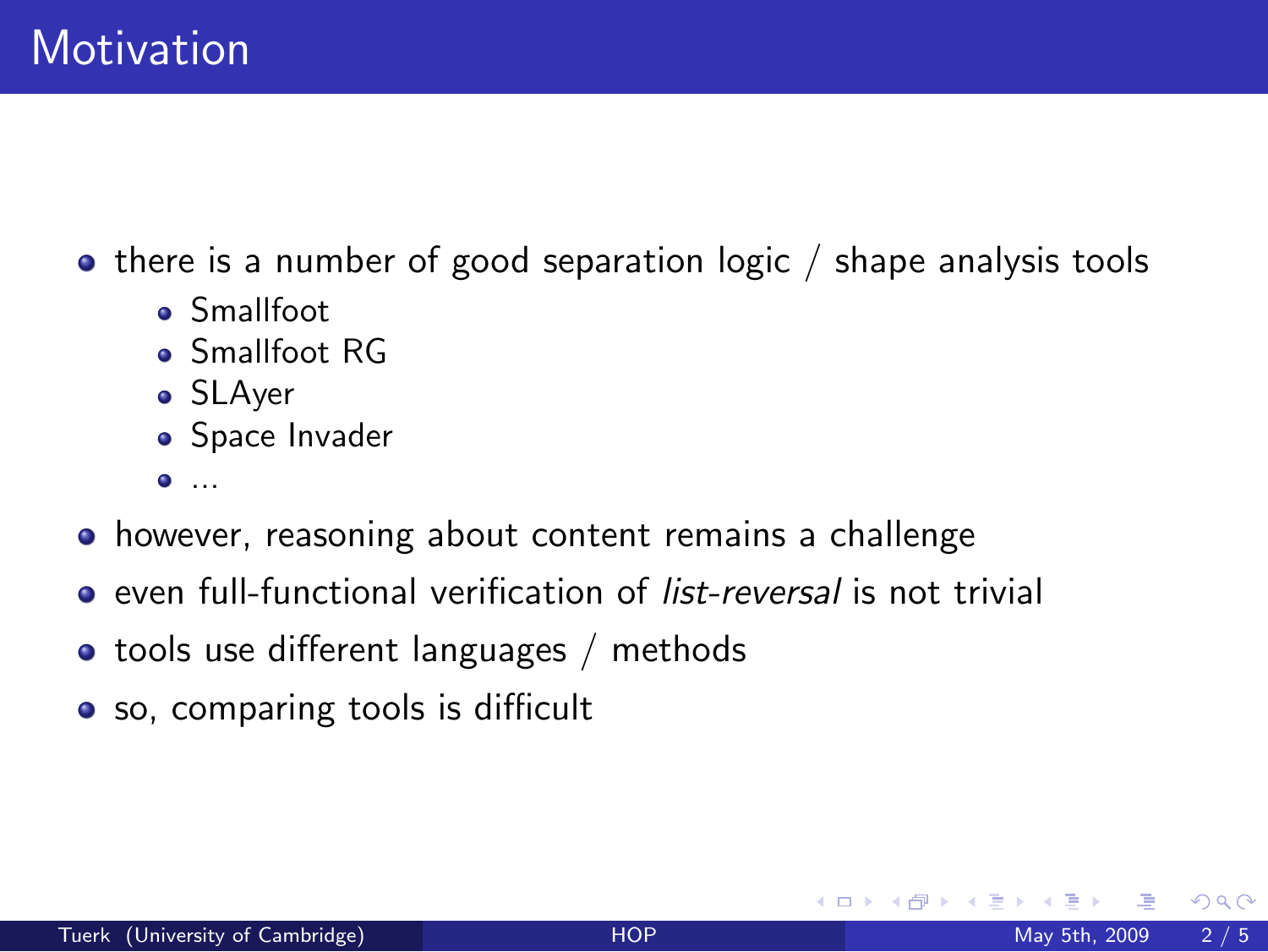- A Heap of Problems (<http://wiki.heap-of-problems.org>) collects benchmark examples
- these examples might help to compare different tools
- **•** hopefully, this will further communication
- A Heap of Problems is realised as a wiki
- everyone is welcome to contribute
- **•** there are tool-descriptions and discussion pages as well
- o other contributions are welcome as well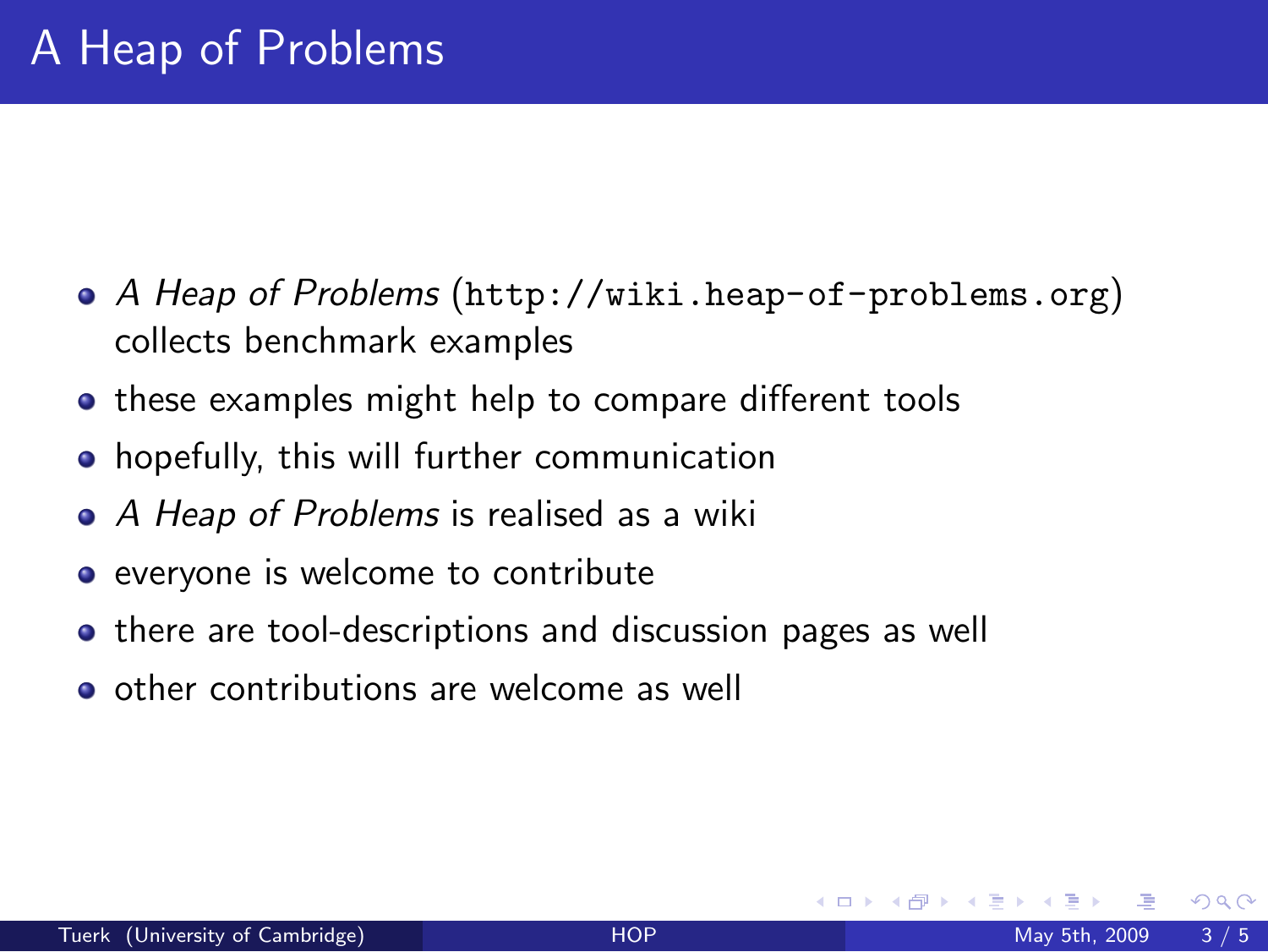## **Examples**

- examples usually consist of
	- a natural language description
	- a pseudo-code implementation
	- a C-implementation
	- proofs using different tools
	- these proofs might contain different implementations as well
	- e. g. there are Java and ACL2 implementations
- at the moment there are just single-linked list examples
	- **o** list reverse
	- list copy
	- **a** list filter
	- **o** mergesort
	- $\bullet$  ...
- more examples are about to come
- you are welcome to contribute your own examples